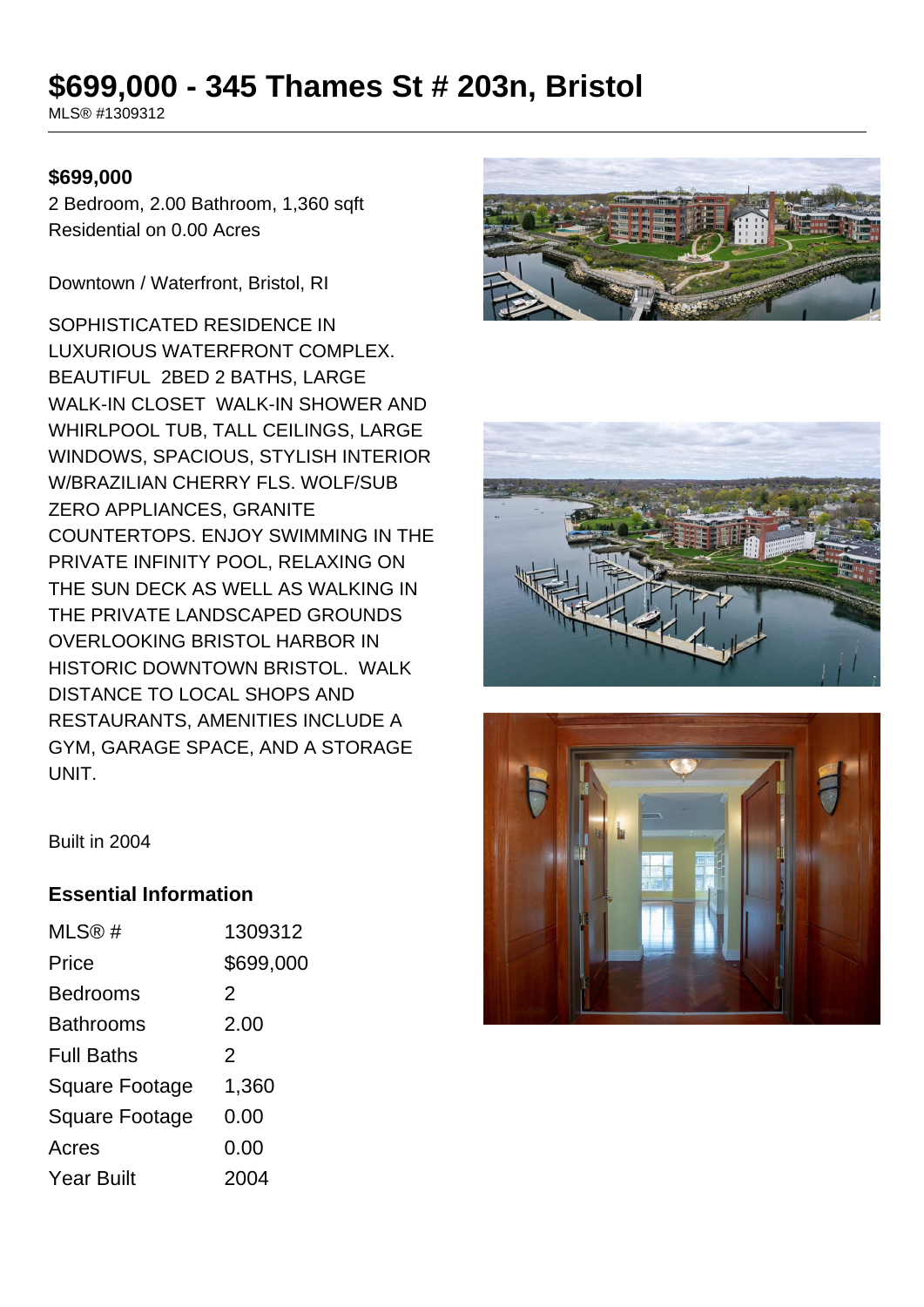| <b>Type</b>   | Residential |
|---------------|-------------|
| Sub-Type      | Condominium |
| <b>Status</b> | Active      |

### **Community Information**

| <b>Address</b> | 345 Thames St # 203n  |
|----------------|-----------------------|
| Subdivision    | Downtown / Waterfront |
| City           | <b>Bristol</b>        |
| County         | <b>BRISTOL</b>        |
| <b>State</b>   | RI                    |
| Zip Code       | 02809                 |

## **Amenities**

| <b>Amenities</b>      | Pool, Recreation Room                  |
|-----------------------|----------------------------------------|
| <b>Utilities</b>      | <b>Sewer Connected</b>                 |
| <b>Features</b>       | Waterfront                             |
| <b>Parking Spaces</b> | 1                                      |
| Parking               | Assigned, Built In, Garage Door Opener |
| # of Garages          | 1                                      |
| Garages               | Assigned, Built In, Garage Door Opener |
| <b>Is Waterfront</b>  | Yes                                    |
| Has Pool              | Yes                                    |
| Pool                  | In Ground, Community                   |

### **Interior**

| Interior                 | Ceramic Tile, Hardwood                                                                           |
|--------------------------|--------------------------------------------------------------------------------------------------|
| <b>Interior Features</b> | Bathtub, Tub Shower                                                                              |
| Appliances               | Dryer, Dishwasher, Exhaust Fan, Disposal, Gas Water Heater, Oven,<br>Range, Refrigerator, Washer |
| Heating                  | Forced Air, Gas                                                                                  |
| Cooling                  | <b>Central Air</b>                                                                               |
| Fireplace                | Yes                                                                                              |
| <b>Fireplaces</b>        | <b>None</b>                                                                                      |
| # of Stories             | 5                                                                                                |
| <b>Stories</b>           | 5                                                                                                |
| <b>Basement</b>          | <b>None</b>                                                                                      |
| <b>Exterior</b>          |                                                                                                  |

Exterior Drywall, Plaster, Brick, Masonry